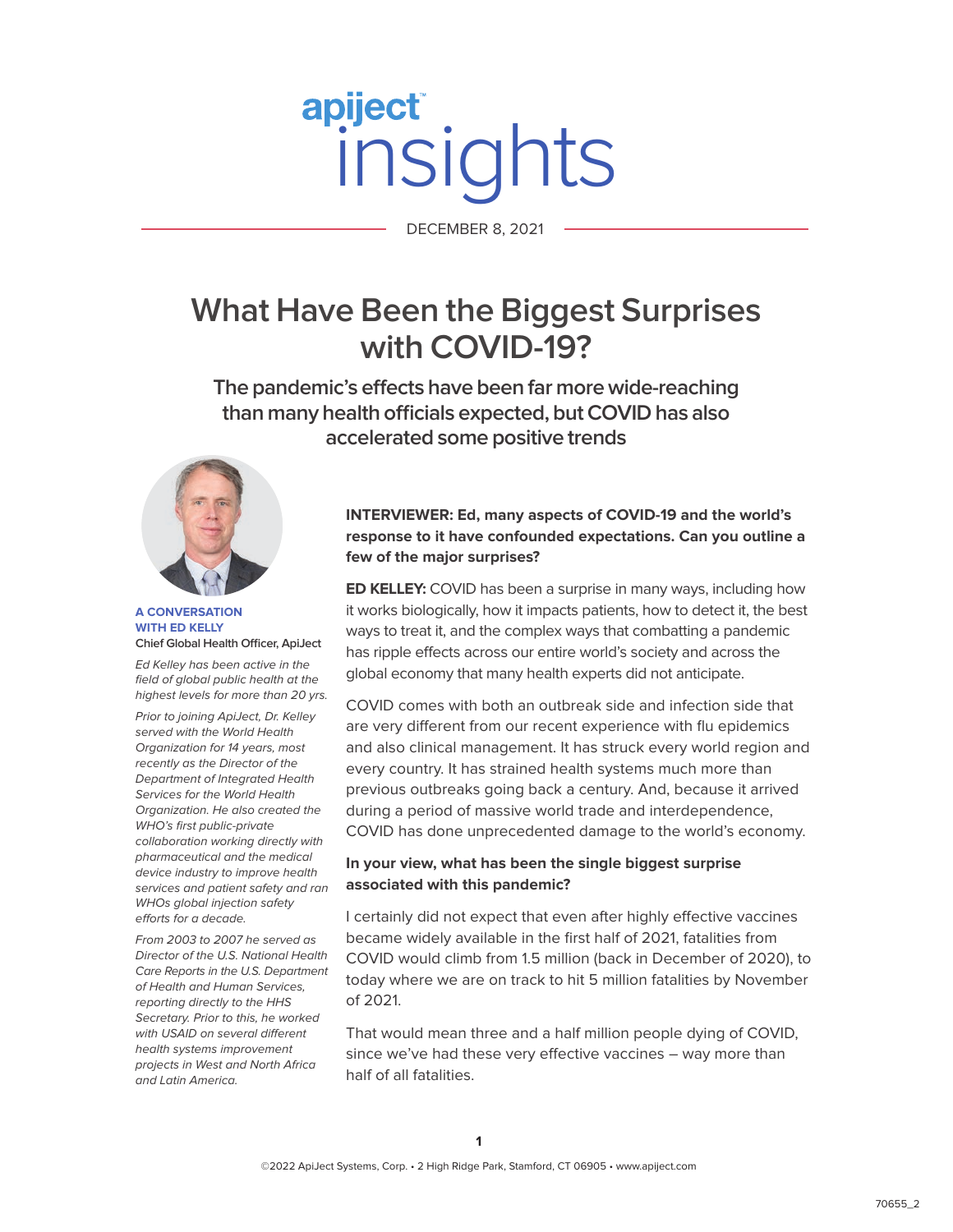# **How does COVID-19 compare to the major pandemics of the 20th and early 21st century in terms of fatalities?**

COVID is far from the biggest pandemic we've ever had for sheer numbers of deaths. Since the 1980s, some 32 million people have died of HIV over the course of a very prolonged pandemic. With recent previous respiratory pandemics such as H1N1, about 12,000 people died in the U.S., so it was much, much, much milder than COVID has been.



But if we compare COVID to the 1918 Spanish flu, which spread in a rolling fashion across different parts of the world at different times, at that point you had about 1.8 billion people in the world, of whom about 500 million people became infected and estimates are that 50 to 100 million died. It's safe to say that one in three people around the world had this deadly 1918 influenza.

With COVID, right now with a global

population of almost eight billion, the current caseload is over 265 million infected. So we're halfway to 1918 levels in absolute numbers, but obviously COVID has not yet infected one in three out of the total world population.

It's worth noting that the 1918 influenza was, quite deadly for young people and not as deadly for older folks. So it's hard to compare COVID to previous outbreaks in terms of biological scale or proportional fatalities. But clearly COVID will go down as having the biggest impact of any pandemic in history.

## **Beyond high post-vaccine mortality rates, what have been some other major surprises regarding the biology of COVID?**

The Delta variant was a big surprise. According to a CNBC story of Dec. 12, 2021, Delta is now about 99% of cases in the world ("Covid Cases on the Rise Again," [https://www.cnbc.com/2021/12/04/covid-cases-on-the-rise-again-but-its-still-delta-not-omicron](https://www.cnbc.com/2021/12/04/covid-cases-on-the-rise-again-but-its-still-delta-not-omicron-driving-the-surge.html)[driving-the-surge.html.](https://www.cnbc.com/2021/12/04/covid-cases-on-the-rise-again-but-its-still-delta-not-omicron-driving-the-surge.html) It's just overtaken all the other variants. Now we have the Omicron variant which most scientists believe will eventually take over from Delta. Yes, there was always discussion of potential variants emerging, but even among members of the scientific community who were mapping the mutations, in late 2020 relatively few people were voicing serious concerns about the possibility that a variant would break out that posed an even greater threat to the world's health.

At one point there were over 56 different variants of interests being tracked daily, and they are almost all lineages from the original Delta virus sequence. Today however, there are five variants of concern and two variants of interest. There are many more variants that are not being actively tracked. The scientific community is keenly aware that the longer the pandemic persists, the more variations will have a chance to emerge, and the more in danger we will be in.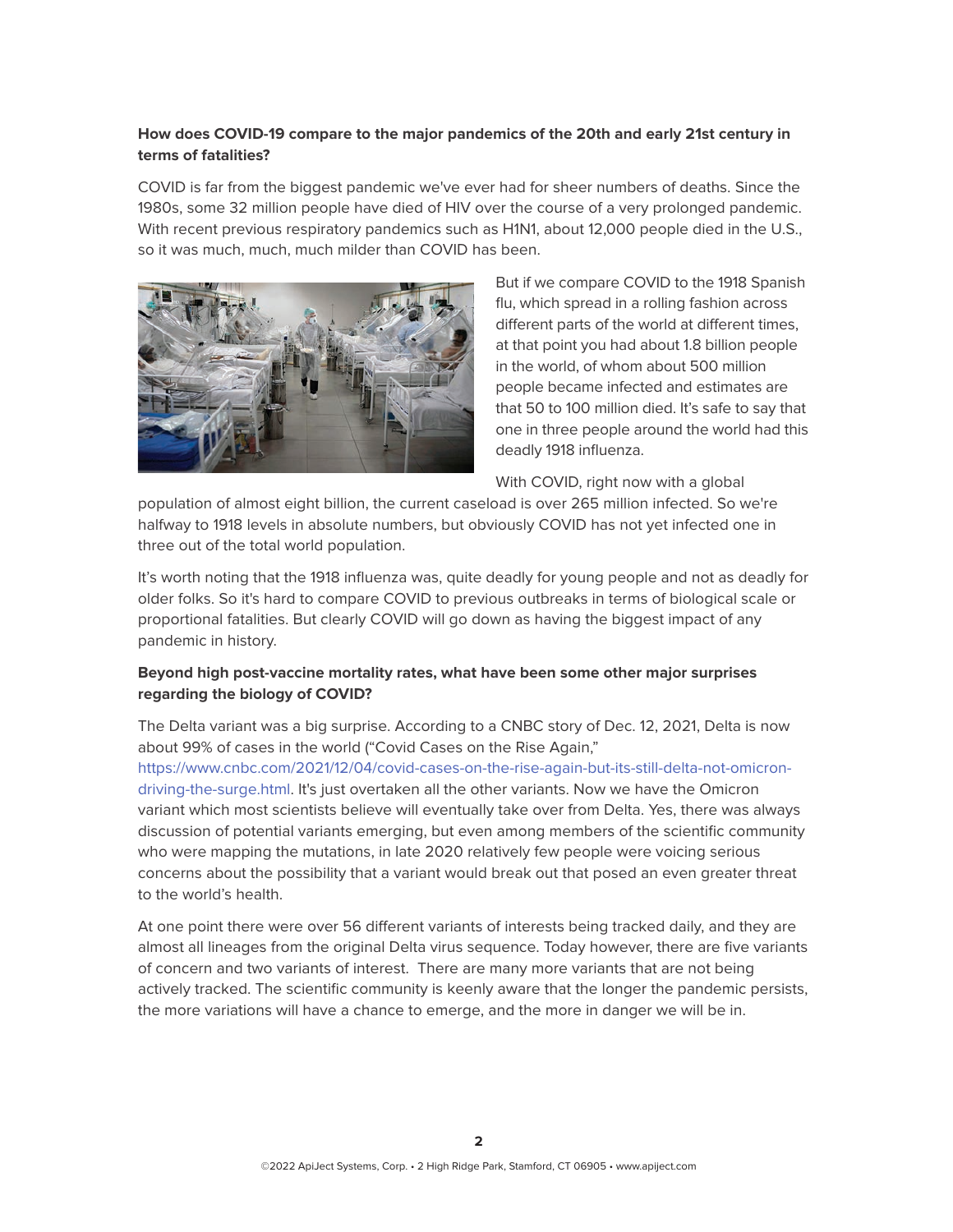#### **What about the world's response to COVID, starting with clinical care?**

This has been another major set of surprises, both good and bad. On the plus side, COVID prompted a rate of improvement in clinical care that was simply amazing. At the same time, COVID exposed all of the cracks we have in our different healthcare systems.

On the positive side, we have seen -- and continue to see -- heroic efforts by healthcare workers. Anyone with respiratory knowledge and clinical training just worked 24/7 for weeks and months on end to combat the pandemic and save lives.

The initial fatality rates were high, 35% to 45% in some European countries. But clinical learning about optimal treatment happened quickly, so those fatality rates got under much better control. Clinicians got better at early diagnosis and getting vulnerable patients into intensive care quickly, which makes a difference. The entire world got on a rapid learning curve regarding testing, detection, case management and changes to clinical practice.

Some would say the speed of these changes is a miracle in itself. Medicine is not noted for embracing rapid change. At my old agency at WHO, we used to say that it took at least seven years for good evidence to get into practice. With COVID, we saw the world change its practice and its protocols in a few months. We've gotten much more testing, and on the whole, we do a better job of reliably detecting the virus. We have figured out how to manage patients better.

But the world's medical response to COVID would not have held together in many places, without these truly superhuman efforts by so many healthcare professionals around the world, whether you look at the U.S., Europe, or West Africa. That level of heroic, superhuman effort shouldn't be a necessary piece of your pandemic response. If you're relying on such ongoing sacrifices by health workers, it indicates a system weakness or breakdown. But those heroic efforts really helped the world combat COVID.

**The general consensus is that the world's biggest success in dealing with COVID-19 so far has been the rapid development of effective vaccines. Vaccine development, as we know, can take years if it can be done at all. The world is still waiting for an effective vaccine against HIV, for example, some 35 years or more after the virus first appeared.** 



Exactly. And this is why the speed of vaccine development for COVID-19, a virus we've never seen before, using a platform we've never used before – namely mRNA – has been nothing short of remarkable.

At the end of January, 2020, at WHO's last in-person meeting on responding to COVID, everybody from the research and development community talked about the challenges of developing a vaccine under those circumstances. Before 2020 ended, this was accomplished by Pfizer, Moderna, and soon AstraZeneca, which uses a different platform.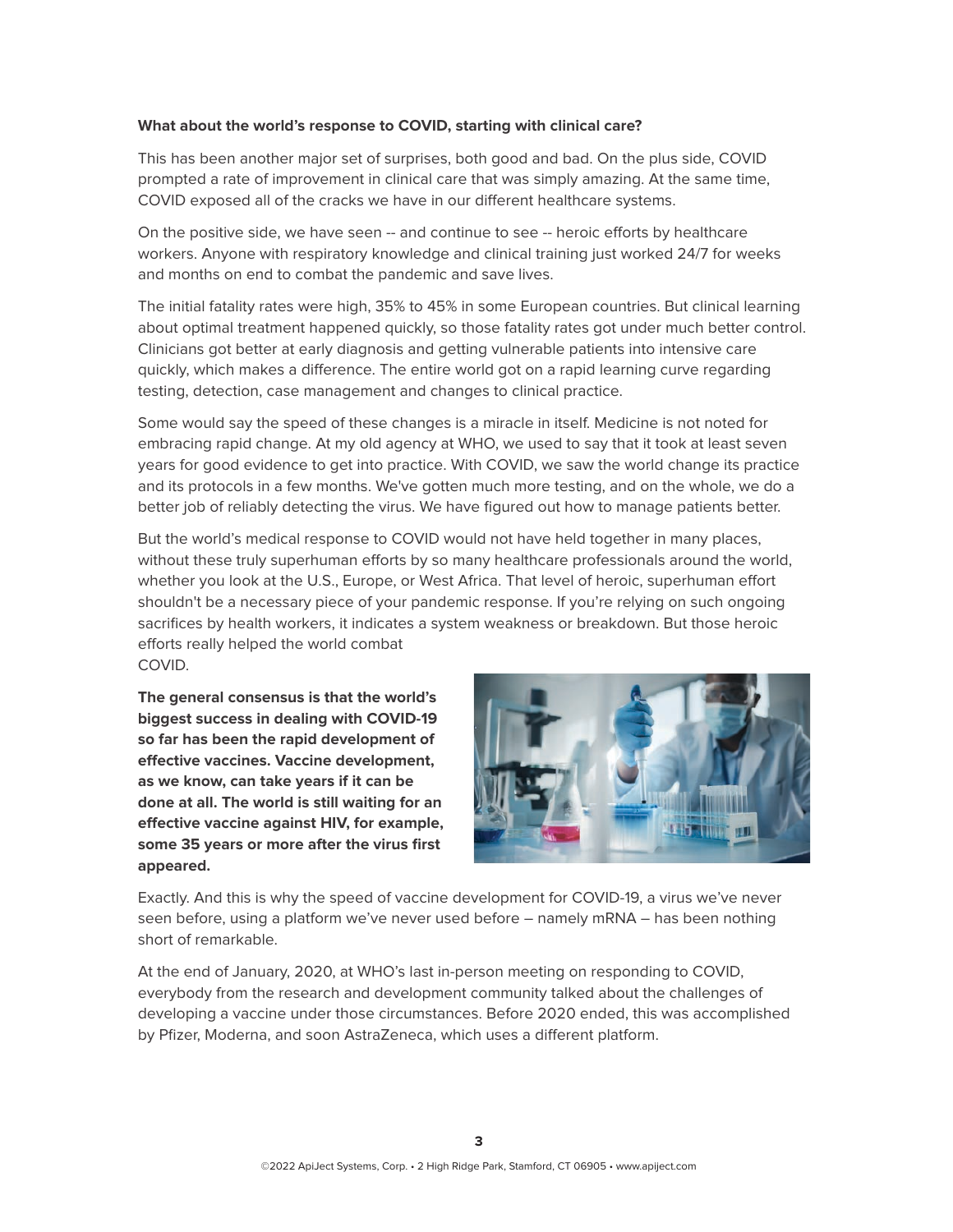But it was done with a real collective effort, with collective financing, with the idea that collective results would be shared, and that we would all benefit from the resulting vaccine. All of that adds up to an incredible piece of work.

#### **What are the biggest failures we've seen in combatting COVID, in your view?**

First, our biggest failure has got to be inequities in vaccine access and immunization rates. Second, the world was relatively late to recognize the true scope and full repercussions of the



pandemic, both within the medical realm and across society as a whole.

**Why do such stark disparities in vaccine access and immunization persist, when so many countries and organizations have pledged to provide vaccines for everyone?** 

As good as the world is at developing and producing new vaccines, we're very poor at making sure those vaccines are delivered to the point of care, and reach patients with the necessary support. That support includes

transportation, refrigeration, syringes and training for the workers who must administer the injections at population scale. The global health community is very good at the upstream challenges of detection and R&D. But it is very poor at covering "the last mile."

#### **Why?**

Many of the world's top health officials just assumed that vaccines get developed, they'll get rolled out. Then we produce the vaccines, but we fall short on delivery. That's the story of the past 30 years of immunization, and it's happened again where the COVID vaccine rollout has been extremely inequitable. It means wealthy countries get vaccines but Low- and Middle-Income Countries don't get them at all, or not as fast, and not in a form they can use.

But this inequity also happens in Western countries where we saw ethnic and racial minorities fall behind, and rural populations fall behind, in access and in vaccination rates. It seems we haven't learned anything from past experience.

I used to oversee the National Healthcare Disparities Reports at the U.S. Department of Health and Human Services, so I know we have spent decades publishing and talking about this challenge. Despite that, we've done a very poor job of addressing those issues and coming up with a different approach during this pandemic.

## **Addressing some of these inequities is the mission of COVAX, the international vaccine cooperative led by the WHO, Gavi and CEPI (the International Coalition for Epidemic Preparedness Innovations). How do you assess their performance?**

COVAX was created to pool the purchasing power of smaller countries that can't compete on economic terms with the U.S. or China if there is a bidding war for vaccines or medical supplies. That is a reasonable premise, but a recent review commissioned and funded actually by COVAX raised flags for a number of areas of the coalition's work including its funding, its organization and whether it was on track to deliver on its promises.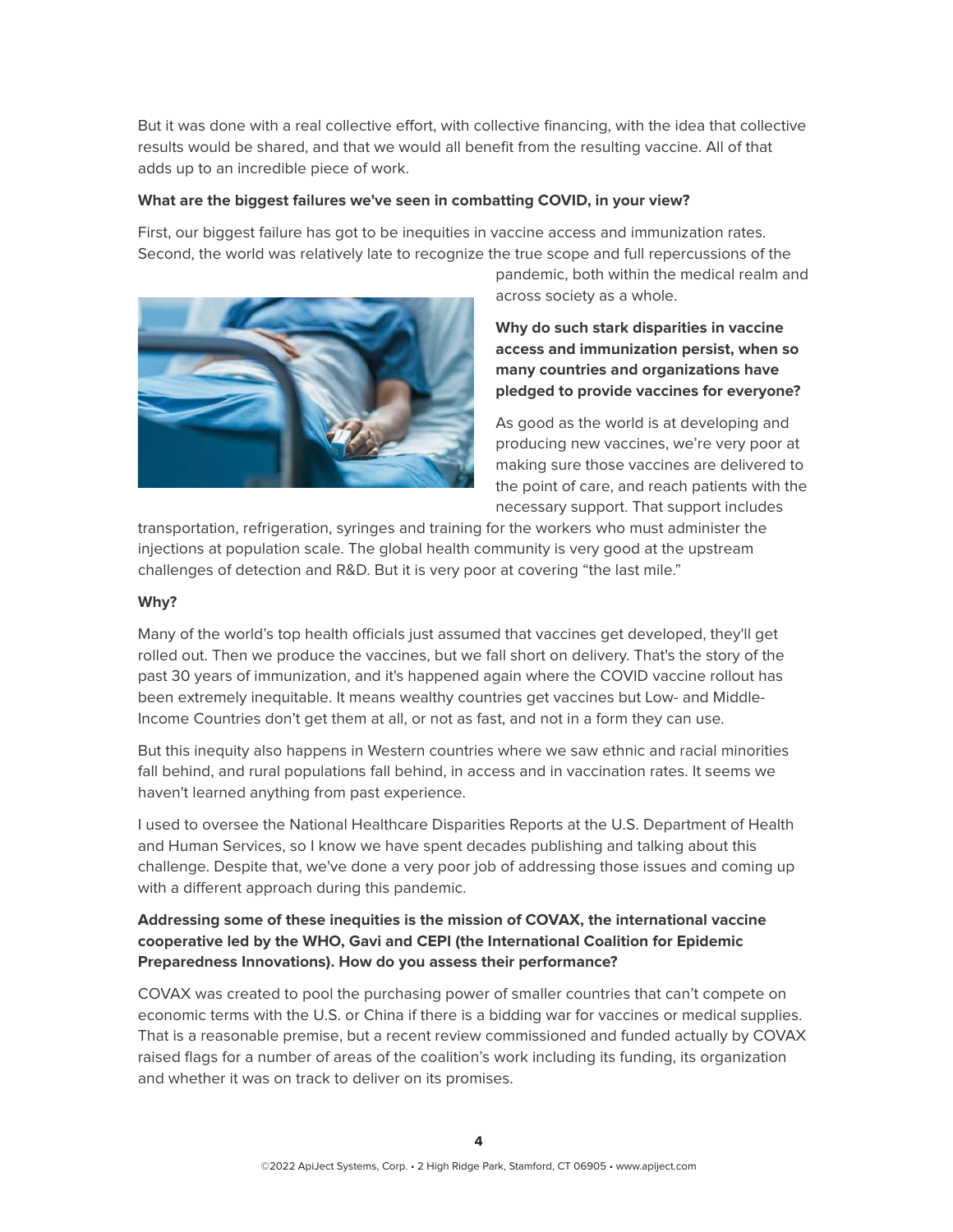Of the 6.8 billion COVID doses that were delivered worldwide by September of 2021, only 146 million came through COVAX. They lack unity of command, which may be why they've had three different strategies over the past 18 months. They were so ineffective in obtaining and deploying vaccines that many countries which had hoped to benefit from COVAX, finally went around

COVAX and negotiated their own deals. In some cases, these low- or medium-income countries found themselves paying twice as much for vaccines than the prices that the European Union had negotiated for itself.

#### **Has "vaccine nationalism" played a role in COVAX's difficulties?**

Yes. It is certainly true that COVAX faces very difficult problems, including insufficient funding. It obviously has not helped that a lot of that early vaccine deals were done by



countries with very deep pockets, which reserved much of the original production for their own populations.

At the same time, it's difficult to deny that there is also a lack of focus and commitment from COVAX board members who cannot override the interests or policies of their own countries. I think at some point when the global health community gets a chance to step back from this pandemic, take a deep breath, and assess the performance of the COVAX strategy for global equity and access, it will be agreed that very serious revisions are needed.

# **You also mentioned the failure to see COVID as a "whole of society" problem, rather than just a public health challenge. Can you elaborate?**

Ideally, health experts, scientists and policymakers might have seen more quickly that this was not just a respiratory virus problem; it was a "whole of society problem."

To begin with, the entire health system was so stressed by COVID that in many times and places, far more people got sick or died from non-COVID issues than should have, because they couldn't get access to care. COVID had taken up all beds and all the time, energy and attention.

Related to that, we really didn't recognize at first that COVID was much more than just a public health problem. For example, think of how many authorities waited until the end of the summer before realizing they faced an issue of reopening schools that fall or not. I don't see how the public health community and other leaders failed to grasp that schools are so much more than just learning centers; they are complex, multi-layered institutions that provide socialization for children, provide childcare for adults, and even provide essential nutrition for countless families. When you close them for any length of time, it leaves a huge gap in our society.

We have had a tremendous object lesson in the basic truth that commerce is connected with health, which is connected with social services, all of which are connected with policy.

#### **So public health is now recognizing itself as part of a vast ecosystem?**

Yes. Making one change in a seemingly limited, well-defined sphere of life may seem like a small, simple thing. But it can have ripple effects that extend far beyond what was foreseen or intended.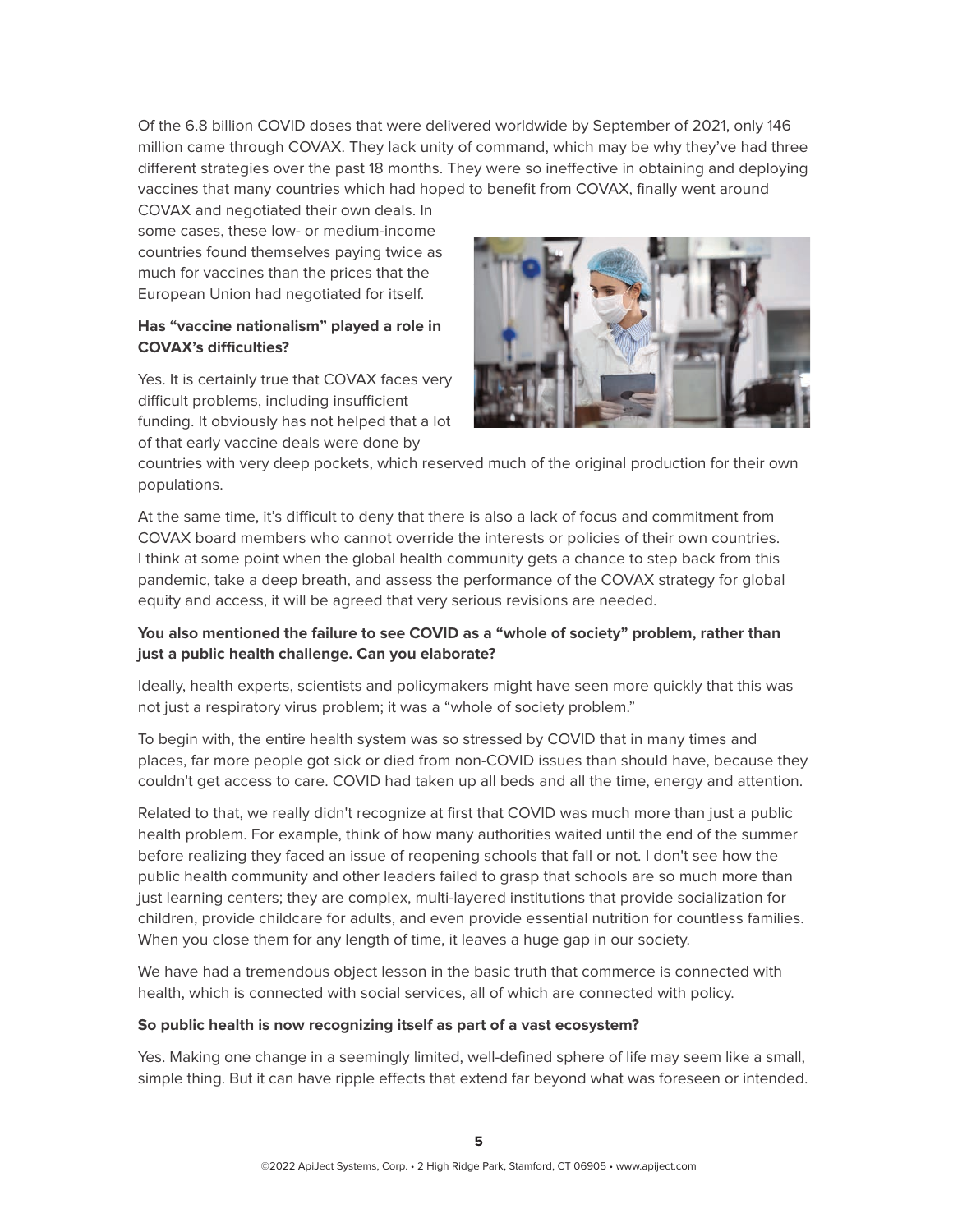# **Now that several effective vaccines have been approved and released to the public, what do you see as the largest challenges that we face in combatting COVID-19?**

Many challenges remain, but two that I'm focused on are public education about science, plus the physical requirements of packaging vaccine into ready-to-use formats and actually getting doses into people's arms around the world, as quickly and efficiently as possible. Both are gigantic undertakings.



# **Let's talk first about science education and communication. How do you see this challenge?**

COVID-19 arrived as a novel virus. There was a lot we didn't know at first. We would have been better served to be honest with the public and say, "We're still learning about this. Here is what we think now, but our guidance may change as new information becomes available."

Unsurprisingly, many scientists would develop their opinion -- sometimes backed by science, sometimes not — about for instance, the effectiveness of masks, or whether the virus spread through airborne transmission or from surface contact, among many other questions. Then they would stake out their favored theory as an immutable position.

Rather than being open to new conclusions from ongoing research, they looked for data to defend their original ideas. Group think and confirmation bias were definitely at work in many cases. Some of this is understandable, but I think it's pretty inexcusable to prolong debates out of pride and concern for professional standing, when lives are at stake.

#### **What's the cure?**

Scientists and science experts need to go through a learning curve regarding effective public education. This includes providing scientific explanations that the public can follow and trust. It also includes making accommodations for different cultures, even within the same country.

**And, as you mentioned earlier, intellectual humility. In the pandemic's early stages, conflicting forecasts and recommendations were often announced with absolute certainty. Then the guidance changed 180 degrees in some cases. That makes it hard for the public to trust official announcements.** 

One of things that keeps me up at night is this education issue.

## **And yet the public has not shown itself terribly inclined to trust official statements about COVID anyway, regardless of whether the forecasts are hopeful or scary.**

That's one more factor making public education about science such a challenge. Traditionally, it was possible to persuade people with personal stories in the media: "My dad got his vaccination, and it's been good for him, so now I'm getting it." That approach is not resonating with COVID-19; it is not reducing vaccine hesitancy.